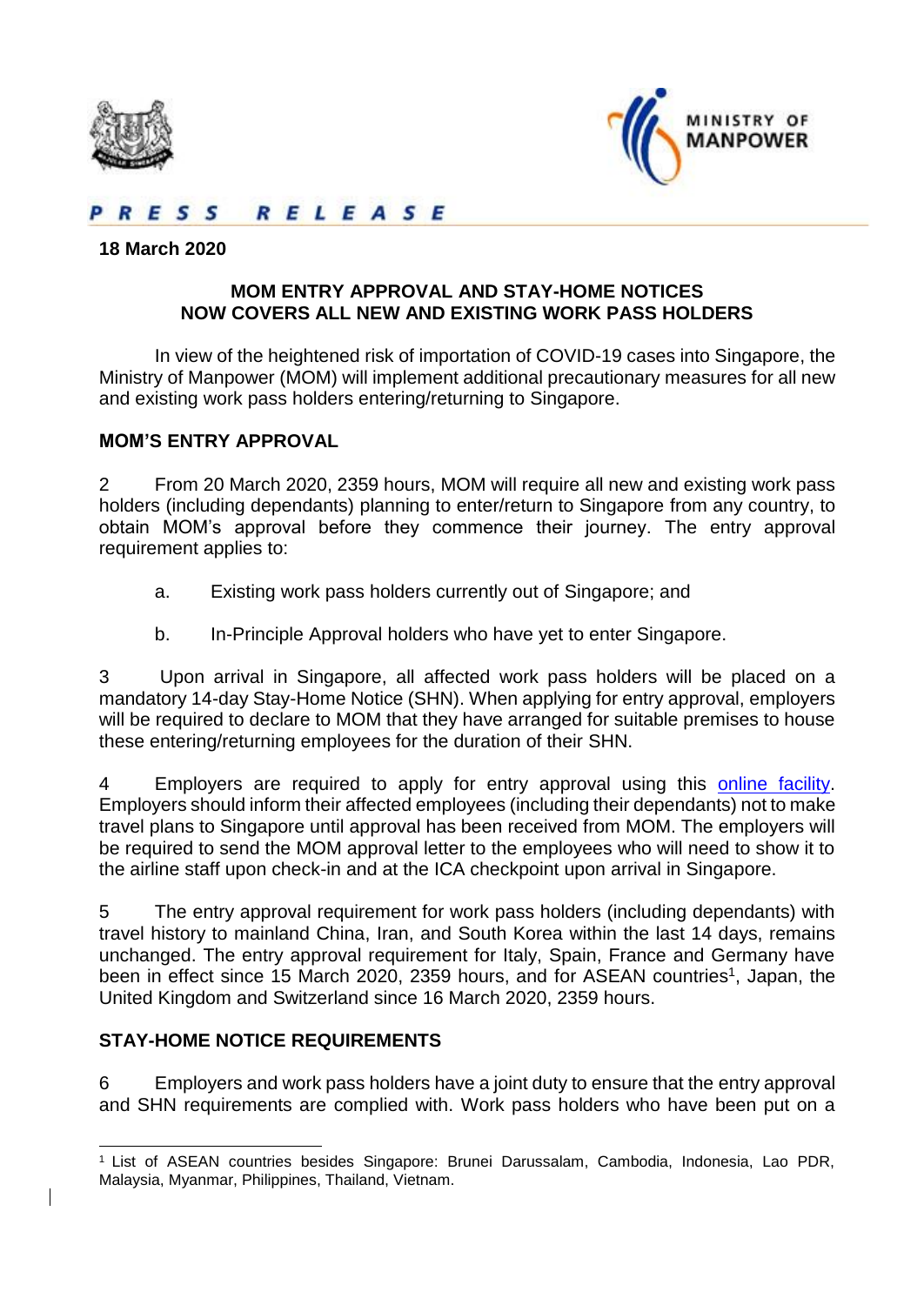SHN shall not leave their place of residence. They should monitor their health closely and seek medical attention immediately if they develop any fever or symptoms of acute respiratory illness such as cough or shortness of breath.

7 Work pass holders on SHN can make their own arrangements to procure their daily necessities, such as meals and daily essentials. This could include requesting their house or dormitory mates to help procure these for them or ordering home delivery services. Employers are responsible to ensure that their work pass holders on SHN can obtain meals and other daily essentials. If the work pass holder is unable to make his own arrangements, the employer will have to make the necessary arrangements. If support from employers is not forthcoming, work pass holders should report their difficulties to MOM.

8 MOM will not hesitate to take enforcement measures against errant employers or employees who do not comply with the requirements set out above, including the revocation of work passes and withdrawal of work pass privileges.

# **LEAVE OF ABSENCE SUPPORT PROGRAMME (LOASP) EXTENDED TO THOSE SERVING STAY-HOME NOTICE**

9 MOM has extended the Leave of Absence Support Programme (LOASP) to businesses and self-employed persons affected by the SHN requirements due to COVID-19 since 18 February 2020, 2359 hours.

10 Under the LOASP, eligible employers will be able to apply for \$100 daily per affected worker for the required duration of SHN. Affected workers include Singapore Citizens (SC), Permanent Residents (PR), and Work Pass holders who were placed on SHN upon their return to Singapore. Eligible employers will also qualify for levy waiver for affected foreign workers for the SHN period.

11 Businesses and self-employed SCs and PRs will not be eligible for the LOASP if work was performed remotely by affected persons or workers on SHN. They will be eligible if affected persons or workers were placed on LOA or SHN upon their return to Singapore after:

- A. Travelling to mainland China on or before 31 January 2020; or
- B. Travelling to Daegu city or Cheongdo county in South Korea on or before 26 Feb 2020; or
- C. Travelling to South Korea, Northern Italy<sup>2</sup>, or Iran on or before 4 March 2020; or
- D. Travelling to Italy, Spain, France or Germany on or before 15 March 2020; or
- E. Traveling to ASEAN countries, Japan, Switzerland, and the United Kingdom on or before 16 March 2020; and
- F. Travelling to all other countries on or before 15 March 2020.

12 For more information on the eligibility criteria and application process, please refer to MOM's press release [here.](https://www.mom.gov.sg/newsroom/press-releases/2020/0217-loasp-extended-to-those-serving-stay-home-notice)

 $\overline{a}$ <sup>2</sup> Refers to the eight administrative regions: Aosta Valley, Piedmont, Liguria, Lombardy, Emilia-Romagna, Veneto, Friuli-Venezia Giulia and Trentino-Alto Adige/Südtirol